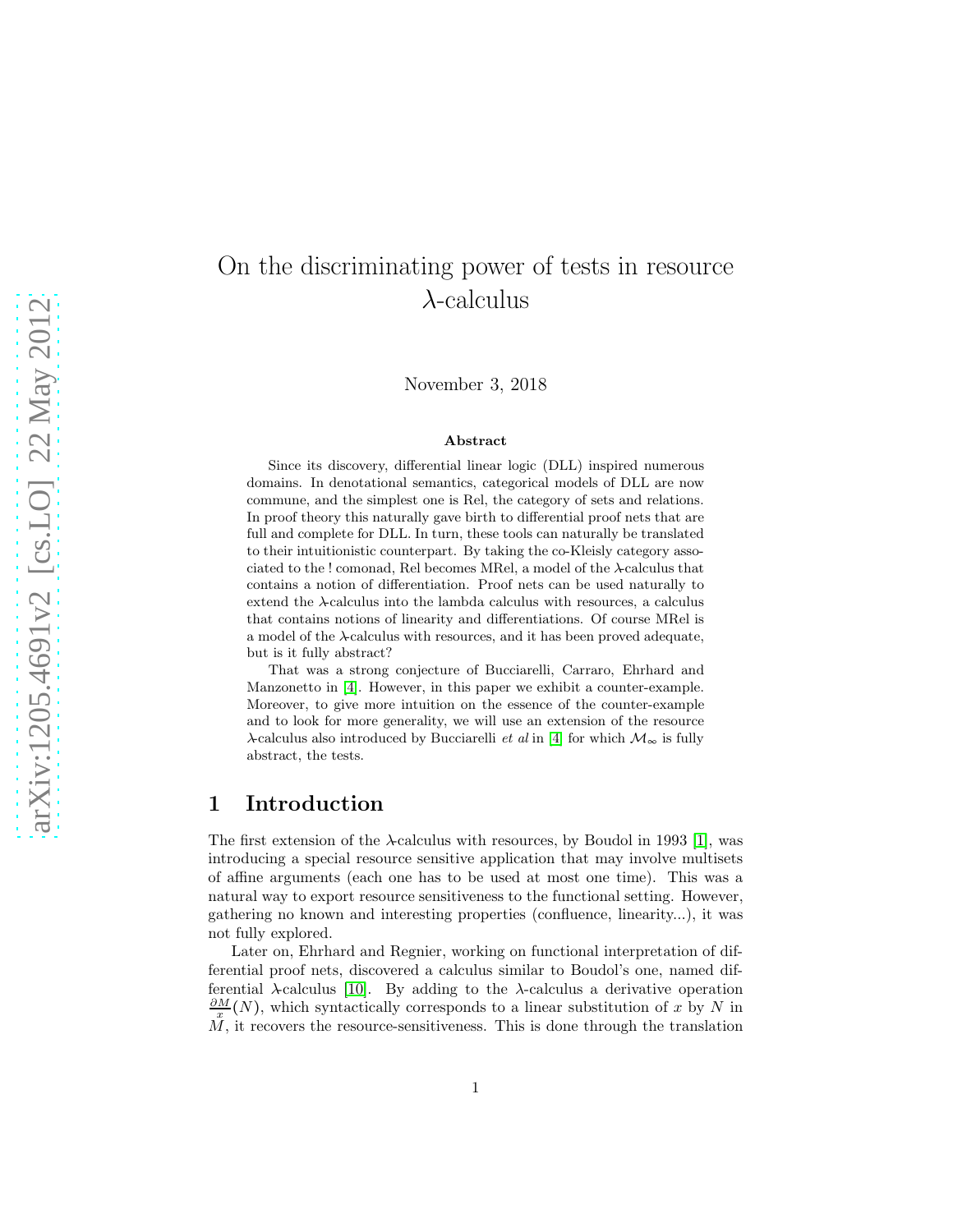$(\lambda x.M)$   $[N_1,...,N_n; N^!] \simeq (\lambda x.\frac{\partial^{n_1}M}{x}(N_1,...,N_n)) N$  where  $N_i$  are the linear arguments and  $N$  is the non-linear one. This more semantical view even allow for the generalisation of the operation and recover excellent semantical properties (confluence, Taylor expansion...). We will adopt the syntax of [\[13\]](#page-7-2) that re-implements improvements from differential  $\lambda$ -calculus into Boudol's calculus, and we will call it  $\partial \lambda$ -calculus.

The category Rel of set and relations is known to model the linear logic, and, despite its high degree of degeneration ( $Rel^{op} = Rel$ ), it is a very natural construction. Indeed, what appeared to be a degeneration is in reality a natural choice that preserves all proofs, i.e. the interpretation function from proof to MRel is injective up to isomorphism([\[8\]](#page-7-3)). But our principal interest for this category is that it models the differential linear logic, and of known such category it is the simplest and more natural.

As for every categorical model of linear logic, the interpretation of the ! induced a comonad. From that comonad we can construct the co-kleisly category. In the case of Rel, this new category, MRel, corresponds to the category of sets with, as morphisms from A to B, the relations from  $\mathcal{M}_f(A)$  (the finite multisets over A) to B. It is then a model of the  $\lambda$ -calculus and of the  $\partial \lambda$ -calculus. This construction being the most natural we can do, MRel is, a priori, one of the most natural models of the  $\partial \lambda$ -calculus (even if non well pointed [\[6\]](#page-7-4)).

It is only natural, then, to question on the depth of the link among the reflexive elements of MRel and the  $\partial \lambda$ -calculus. And more precisely among MRel's canonical reflexive element  $\mathcal{M}_{\infty}$  and the  $\partial \lambda$ -calculus. Until now we knew that  $\mathcal{M}_{\infty}$  ([\[6\]](#page-7-4)) was adequate for the  $\lambda$ -calculus, *i.e.* that two terms carrying the same interpretations in MRel behave the same way in all contexts. But we did not know anything about the counterpart, named full abstraction.

This question has been thoroughly studied, however, since  $\mathcal{M}_{\infty}$  has been proved (resp. in [\[12\]](#page-7-5), [\[5\]](#page-7-6) and [\[4\]](#page-7-0)) fully abstract not only for both of the principal sub-calculi of  $\partial \lambda$ -calculus, namely the usual  $\lambda$ -calculus and Kfoury's linear cal-culus of [\[11\]](#page-7-7), but also for the extension with tests of [\[4\]](#page-7-0) (denoted  $\tau \partial \lambda$ -calculus). Therefore Bucciarelli et al emit in [\[4\]](#page-7-0) a strong conjecture of full abstraction for the  $\partial \lambda$ -calculus.

However, and it is our purpose here, a counter example can be found. In order to exhibit this counter example, we will take an unusual shortcut using full abstraction result for  $\tau \partial \lambda$ -calculus. Indeed, we will prove a slightly more general theorem: the failure of full abstraction for  $\partial \lambda$ -calculus of any model that is fully abstract for τ∂λ-calculus. Due to this generalization we will not have to introduce the full description of  $\mathcal{M}_{\infty}$  in the core of the article (it is available in annexes).

Additionally to be considerably easier and more intuitive than the direct and usual method, this way of proceeding is part of a larger study of full abstraction. Indeed, we are looking for a mechanical way to tackle full abstraction problems in two steps. First we extend the calculus with well chosen semantical objects in order to reach the definability of compact elements. Then we study the full abstraction question indirectly via the link between the operational equivalence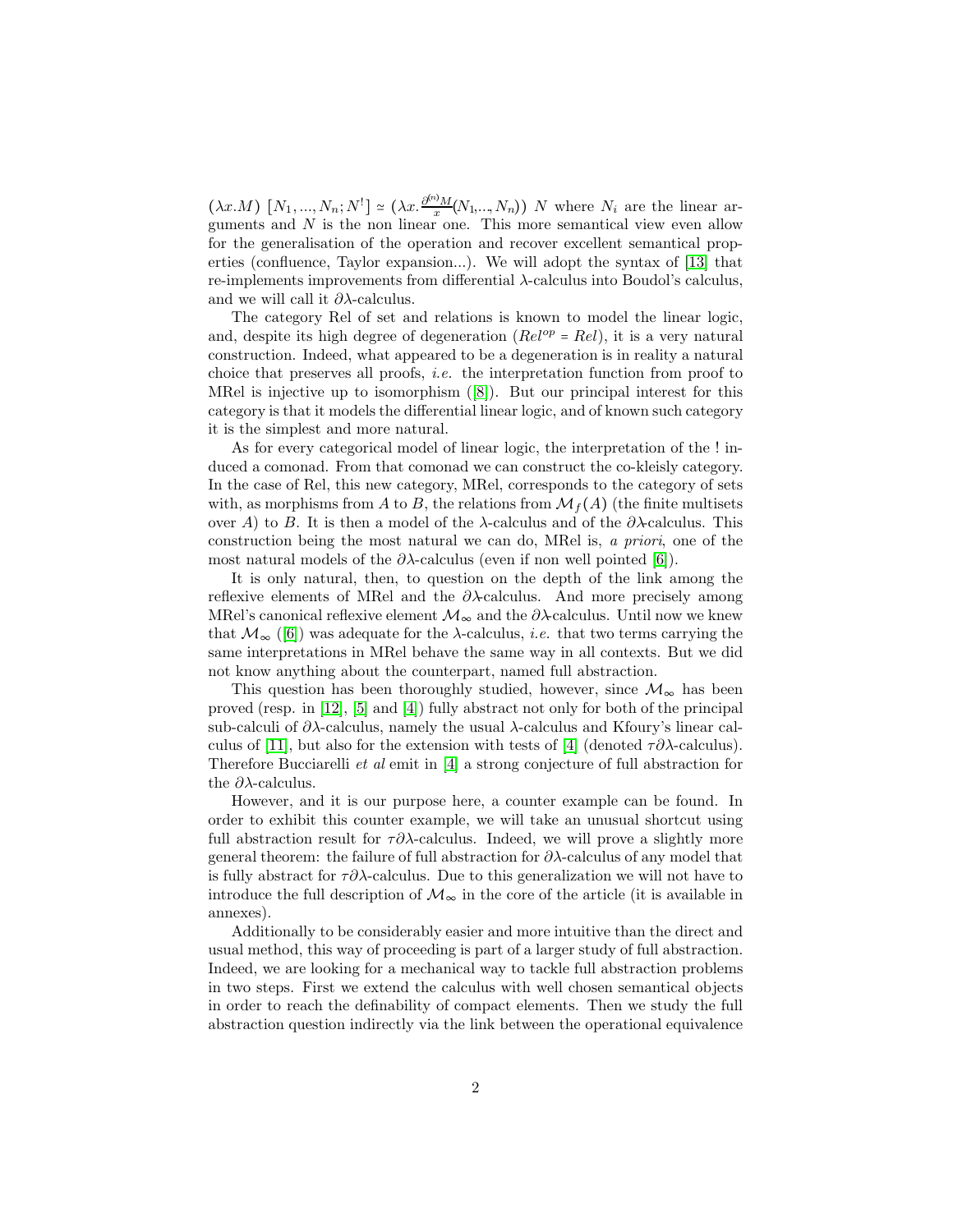of the original calculus and of its artificial extension. This reduces our mix of semantic and syntactic question to a purely syntactic one, allowing us to use powerful syntactic constructions.

Tests where introduced in [\[2\]](#page-6-1) to have a full abstraction theorem for Boudol  $\lambda$ -calculus with resources. Later on, the principle was improved in [\[4\]](#page-7-0), implementing semantic objects in the syntax in order to get full abstraction of  $\mathcal{M}_{\infty}$ , following an idea of [\[9\]](#page-7-8). This extension can, in our context, be compared to a basic exception mechanism. The term  $\bar{\tau}(Q)$  is raising the exception (or test) Q, absorbing all its non resources-limited applications and the exception  $\tau(M)$ is catching any exception in M by annihilating all the head- $\lambda$ -abstraction. The most important here being the scope of the  $\tau(M)$  that act as an infinite application over M.

**Notations:**  $\lambda \bar{x}^n$  will be used for  $\lambda x_1, ..., x_n$  (*n* is not specified when it can be any integer) and I will denotes the identity  $\lambda x.x$ .

# 2 Background

#### 2.1 ∂λ-calculus

As explained, this article is directly following [\[4\]](#page-7-0). For this reason we need to introduce the ∂λ-calculus and then the tests. In the ∂λ-calculus, the notion of linearity is capital. Any term in linear position will never suffer any duplication or erasing regardless the reduction strategy. Linear subterms are subterms that are either the first subterm of a lambda abstraction in linear position, the left side of an application that is in linear position, or in the linear part of its right side. The last case is the real improvement and asks for arguments to be separated in linear and non linear arguments. Therefore, the right side of the applications will be replaced by a new kind of expression different from terms, the "bags". Bags are multisets containing some linear (non banged) arguments and exactly one non linear (banged) argument:

$$
\begin{array}{ll}\n\text{(terms)} & \hat{M}, N: \quad \lambda x.\bar{M} \mid M \mid B \mid M+N \mid 0 \\
\text{(bags)} & \hat{B}, C: \quad [M_1, \dots, M_n; M^!] \mid B+C \mid 0\n\end{array}
$$

This is the syntax of [\[4\]](#page-7-0) modulo the macro  $M+N = (\lambda x.x) [\{M+N\}^!]$ . For convenience, the finite sums will be denoted  $\Sigma_i Q_i$  and the different 0's are just the neutral elements of the different sums. This demonic sum had to be implemented since we want the calculus to be resource sensitive and confluent, thus there is no other choice than to considere the sum of all the possible outcomes. Sums distribute with any linear context:

$$
\lambda x.(\Sigma_i M_i) = \Sigma_i (\lambda_x. M_i) \qquad (\Sigma_i M_i) \ (\Sigma_j N_j) = \Sigma_{i,j} (M_i N_j) ([(\Sigma_{i1 \le k_1} M_{i_1}^1), ..., (\Sigma_{i_n \le k_n} M_{i_n}^n); M^!]) = \Sigma_{(i_j)_j \le (k_j)_j} [M_{i_1}^i, ..., M_{i_n}^n; M^!]
$$

In the application, each linear argument will replace one and only one occurrence of the variable, thus the need of two kinds of substitutions, the usual one, denoted {.}, and the linear one, denoted ⟨.⟩. This last will act like a derivation  $M\langle N/x \rangle \sim \frac{\partial M}{\partial x}(N)$ :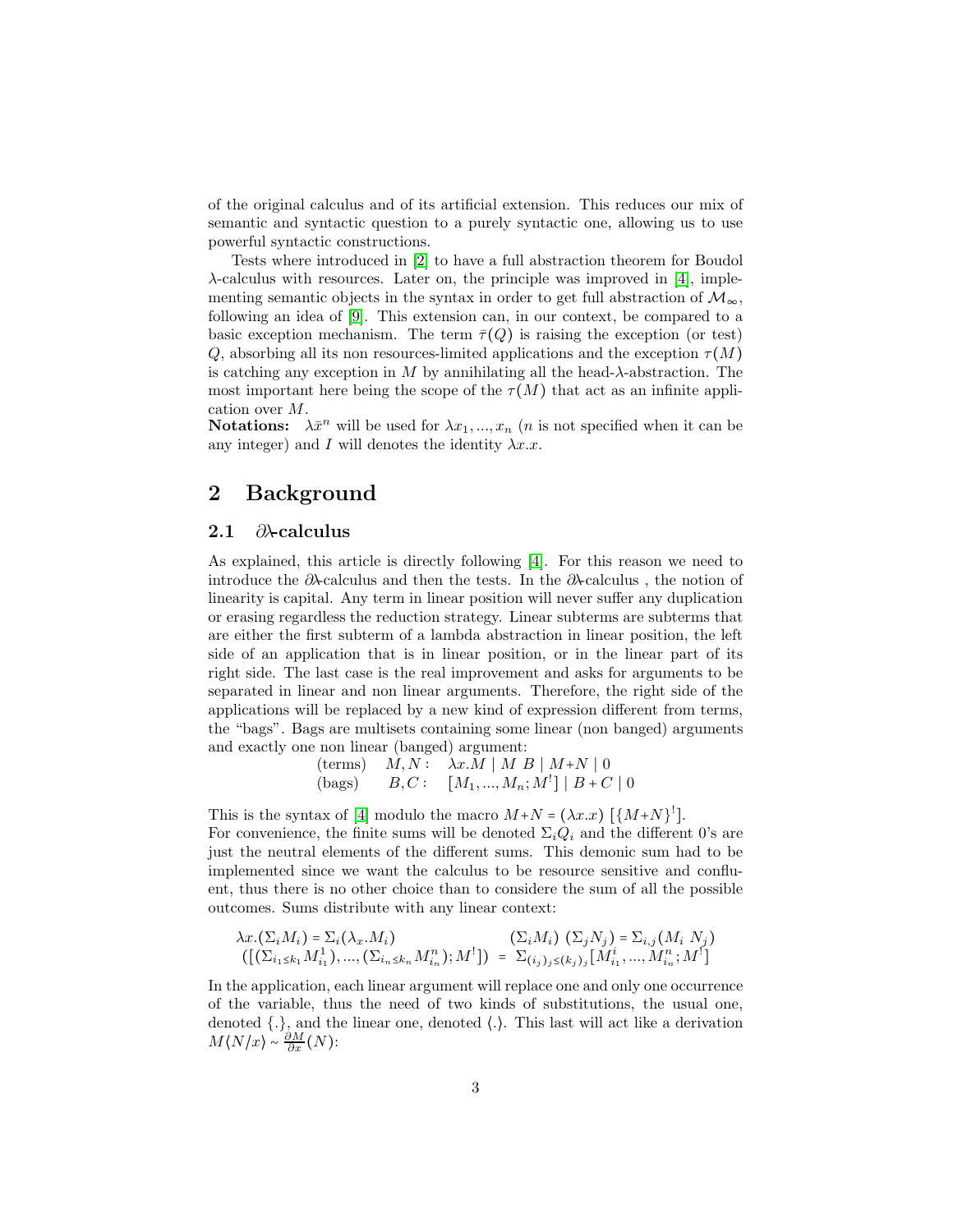$x\langle N/x\rangle = N$   $x\langle N/y\rangle = 0$   $(\lambda y.M)\langle N/x\rangle = \lambda y.(M\langle N/x\rangle)$  $([M_1, ..., M_n; M^!])\langle N/x \rangle = (\sum_{i=1}^n [M_1, ..., M_i \langle N/x \rangle, ... M_n; M^!]) + [M_1, ..., M_n, M \langle N/x \rangle; M^!]$  $(M P)\langle N/x \rangle = (M\langle N/x \rangle P) + (M P\langle N/x \rangle)$ 

This enables us to describe the  $\beta$ -reduction:

$$
\text{(}\beta \text{)} \qquad \text{(}\lambda x.M\text{)}\text{[}N_1,...,N_n;N^!\text{]} \qquad \rightarrow M\text{(}N_1/x\text{)} \cdots \text{(}N_n/x\text{)}\text{[}N^!\text{/}x\text{]}
$$

In other words  $(\lambda x.M)[N_1, ..., N_n; N^!] \rightarrow \frac{\partial^n M}{\partial^n x}(N_1, ..., N_n)(N)$ 

#### 2.2  $\tau \partial \lambda$ -calculus

In differential proof nets the 0-ary tensor and the 0-ary par can be added freely in the sense that we still have a natural interpretation in MRel and  $\mathcal{M}_{\infty}$ . These operations can be translated in our calculus as an exception mechanism. With on one side a  $\tau(Q)$  that "raises" the exception (or test) Q by burning its applicative context (whenever these applications do not have any linear component, otherwise it diverges). And with on the other side a  $\bar{\tau}(M)$  that "catch" the exceptions in M by burning the abstraction context of M (whenever this abstraction is dummy). The main difference with a usual exception system is the divergence of the catch if no exception are raised.

We introduce a new operators and a new kind of expression that will play the role of exception, the tests:

$$
\begin{array}{ll}\n \text{(terms)} & M, N: \bar{\tau}(Q) \\
 \text{(test)} & Q, R: & \epsilon \mid Q|R \mid \tau(M) \mid Q + R \mid 0\n \end{array}
$$

New operator immediately imply new distribution rules for the sum and the linear substitution:

$$
\tau(\Sigma_i M_i) = \Sigma_i \tau(M_i) \qquad \qquad \bar{\tau}(\Sigma_i Q_i) = \Sigma_i \bar{\tau}(Q_i) \qquad \|j \Sigma_i Q_{i(j)} = \Sigma_i\|_j Q_{i(j)}
$$

$$
\tau(M)(N/x) = \tau(M(N/x)) \qquad \qquad \bar{\tau}(Q)(N/x) = \bar{\tau}(Q(N/x))
$$

$$
(Q+R)(N/x) = Q(N/x) + R(N/x) \qquad (Q|R)(N/x) = Q(N/x)|R(N/x)
$$

Here is the corresponding operational semantics:

$$
(\gamma) \qquad \tau[\bar{\tau}(Q)] \qquad \rightarrow Q
$$
  
\n
$$
(\tau) \qquad \tau(\lambda x.M) \qquad \rightarrow \tau(M\{0/x\})
$$
  
\n
$$
(\bar{\tau}_1) \qquad (\bar{\tau}(Q)) [M^!] \qquad \rightarrow \bar{\tau}(Q)
$$
  
\n
$$
(\bar{\tau}_2) \qquad (\bar{\tau}(Q)) [M_1, ..., M_{n \ge 1}; M^!] \qquad \rightarrow 0
$$
  
\n
$$
(\epsilon) \qquad \epsilon | \epsilon \qquad \rightarrow \epsilon
$$

The intuition of  $\bar{\tau}(Q)$  is an operator that take a test (a Boolean value), compute it and returns an infinite  $\lambda$ -abstraction with no occurrence of the abstracted variables. The test  $\tau(M)$  is taking a term and returns a successful test if the term is converging in a context that consists of an infinite empty application.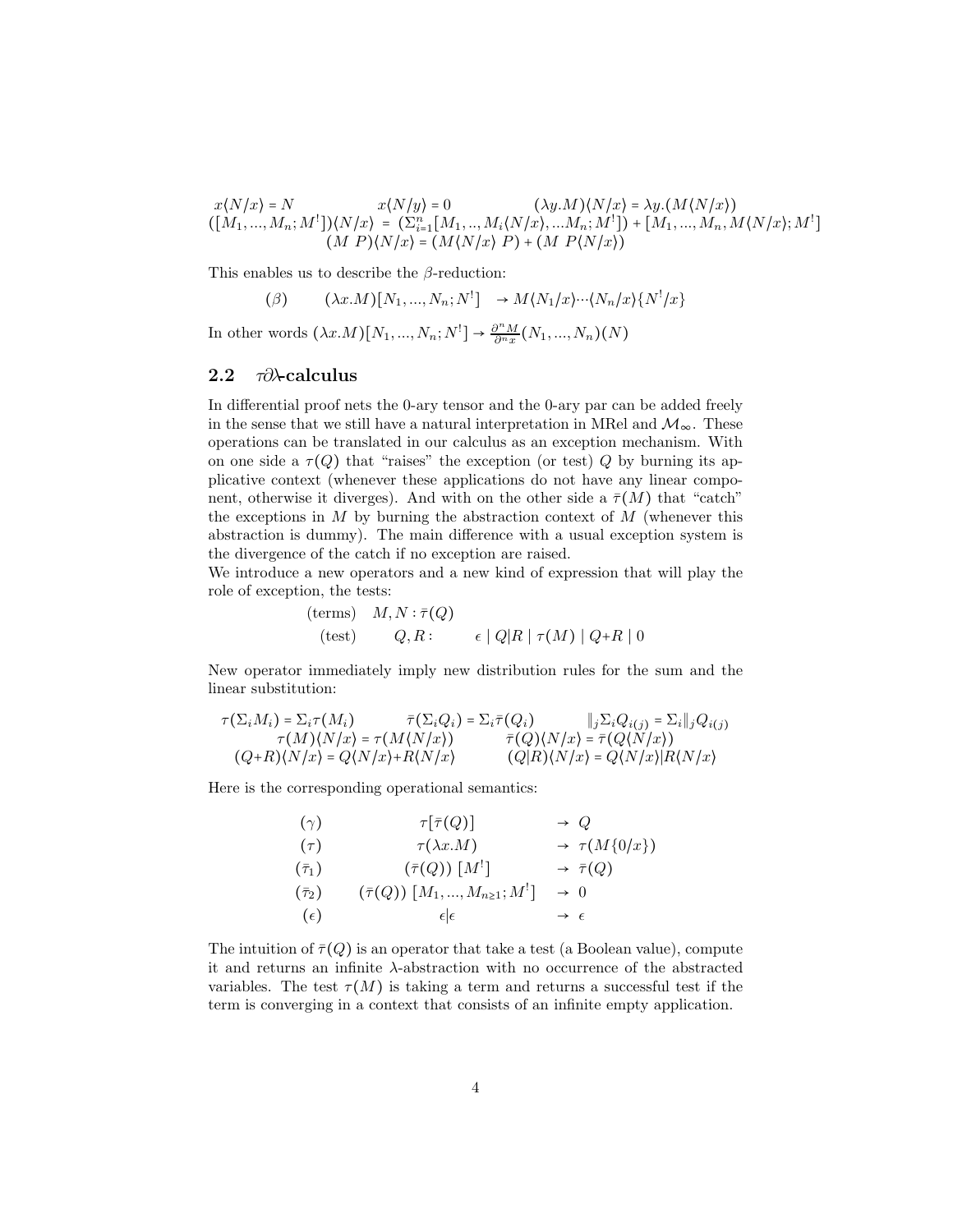#### 2.3 Observational order and full abstraction

In order to ask for full abstraction, one has to specify a reduction strategy. A natural choice would be the head reduction, but this would make  $(\lambda x.x [0, 0])$  a normal form while no applicative instantiation of  $x$  allow the convergence of this term. Therefore, the reduction strategy we are considering will not be headreduction, but the outer-head-reduction. This reduction will reduce subterms in linear position after the subterms in head positions([\[14\]](#page-7-9)). The corresponding normal forms are terms and tests of the form:

$$
M + \lambda \bar{x}.y [N_{1,1},..., N_{1,k_1}; L_1^1] \cdots [N_{n,1},..., N_{n,k_n}; L_n^1] \n M + \lambda \bar{x}.\bar{\tau}(Q) \n Q + (\|\tau(N_i))
$$

Where every  $N$  and  $Q$  must be in outer-head normal forms and can't be a sum (but the  $L_i$  are of any kind).

**Definition 1** M is observationally below N, if for all context  $C(\mathbb{I})$ , we have  $C(N)$  which is outer-head-converging whenever  $C(M)$  is outer-head-converging. They are observationally equivalent if moreover  $N$  is observationally below  $M$ 

In the particular case of the τ∂λ-calculus , we can easily restrict contexts to test-contexts, which is contexts whose output is a tests. This will be applied systematically for simplification.

We will denote  $\leq_{\tau\partial}$  and  $\equiv_{\tau\partial}$  the observational order and equivalence of the  $\tau\partial\lambda$ calculus and  $\leq_\partial$  and  $\equiv_\partial$  those of the  $\partial\lambda$  calculus .

Bucciarelli, Carraro, Ehrhard and Manzonetto were then able to prove a strong theorem relating the model to the calculus:

**Theorem 1**  $\mathcal{M}_{\infty}$  is fully abstract for the  $\Lambda$ -calculus with resources and tests: for all closed terms  $M, N$  with resources ans tests,

$$
[\![M]\!] = [\![N]\!] \ \Leftrightarrow \ M \equiv_{\tau\partial} N
$$

# 3 The counter-example

In order to exhibit our counter-example we will use the following property:

**Fact 1** Let  $\beta$  a calculus and  $\beta$  a super-calculus. Let  $\beta$  a model that is fully abstract for A. M is fully abstract for  $\mathcal B$  iff the operational equivalences of  $\mathcal B$ and A are equal on their domain intersection.

In our context it means that, in order to prove the non full abstraction for the ∂λ-calculus , it is sufficient to find two terms of the ∂λ-calculus that cannot be separated by any context of the ∂λ-calculus but that are separated by a context of the  $\tau \partial \lambda$ -calculus. This makes the research and the proof quite easier when the terms of the ∂λ-calculus involved are complex but not the context of the τ∂λ-calculus .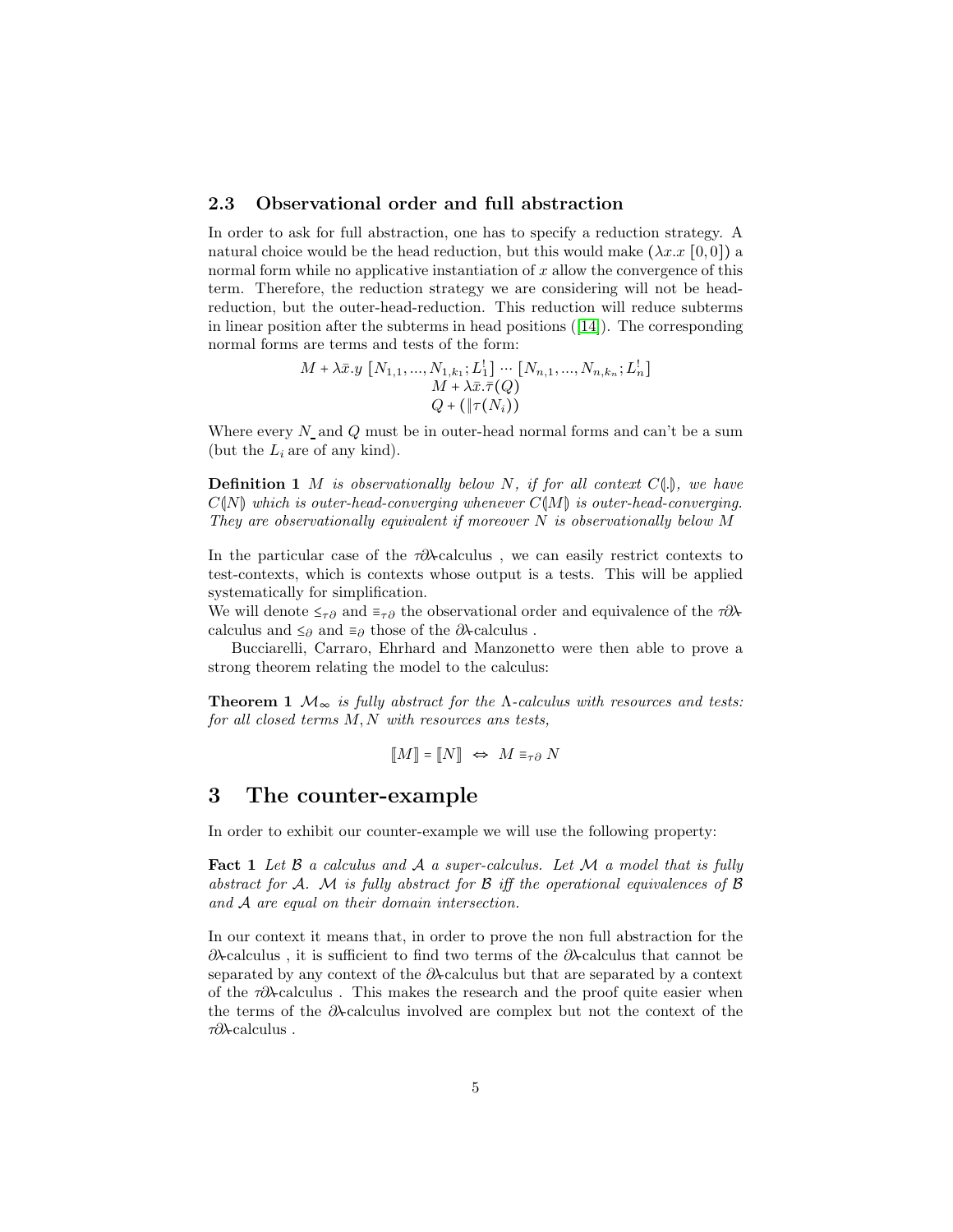We are firstly exhibiting a term A of the  $\partial \lambda$ -calculus that is observationally above the identity in the ∂λ-calculus ', but not in the  $\tau \partial \lambda$ -calculus 's observational order:

$$
A = \Theta \left[ \lambda uvw.w \left[ I \left[ v^! \right] \right], \left( \lambda uvw.u \left[ \left( v \left[ w^! \right] \right)^! \right] \right)^! \right] \tag{1}
$$

where  $\Theta$  is the Turing fix point combinator:

 $(\lambda gu.u[(g [(g [u<sup>1</sup>])<sup>1</sup>])<sup>1</sup>]) [(\lambda gu.u[(g [(g [u<sup>1</sup>])<sup>1</sup>])<sup>1</sup>])<sup>1</sup>]$ 

This term seems quite complex, but, modulo *η*-equivalence, A reduces exactly to any of the elements of the following sum, and thus can be think as an equivalent:

$$
\Sigma_{n\geq 1}B_n = \Sigma_{n\geq 1}\lambda \bar{u}^n w.w \begin{bmatrix} I \begin{bmatrix} u_1^! \\ u_2^! \end{bmatrix} \cdots \begin{bmatrix} u_n^! \\ u_n^! \end{bmatrix} \end{bmatrix} \tag{2}
$$

<span id="page-5-0"></span>This is due to the following property:

**Lemma 1** If  $A_i = \lambda \bar{x}^{i+1} \cdot A$   $(x_1 \left[ x_2^{\dagger} \right] \cdots \left[ x_{i+1}^{\dagger} \right])$  then  $A_0 \rightarrow_{\eta} A$  and for all i,  $A_i \to A_{i+1} + B_{i+1}$ 

**Proof.** Simple reduction unfolding the  $\Theta$  once.  $\Box$ 

In absence of tests, this term has a comportment similar to  $\epsilon_0$  in the sense that it will converges in any applicative context provided that these applications do not carry linear components. In particular it converges more often than the identity:

**Lemma 2** For all context C $\langle \cdot | \cdot \rangle$  of the  $\partial \lambda$ -calculus, if C $\langle I | \cdot \rangle$  converges then C $\langle A | \cdot \rangle$ converges, i.e.  $I \leq_{\partial} A$ 

**Proof.** Let  $C\llbracket .\rrbracket$  a context that converge on I Withthe context lemma  $([14])$  $([14])$  $([14])$ , and since neither I nor A has free variables, we can assume that  $C(\mathbf{I}) = (\mathbf{I}) P_1 \cdots P_k$ , thus by lemma [1,](#page-5-0) we have  $A \rightarrow^* U + B_k$ and  $C(\mathcal{A}) \to^* U' + \lambda w.w \, [I \ P_1 \ \cdots \ P_k] = U' + \lambda w.w \, [C(\mathcal{M})]$ converges. ◻

But in presence of real tests, its comportment appeared to be different that  $\epsilon_0$ in the sense that it diverges under a  $\bar{\tau}$ . In particular it is not observationally above the identity in  $\tau \partial \lambda$ -calculus :

**Lemma 3** In the  $\tau \partial \lambda$ -calculus,  $\tau(A \begin{bmatrix} \epsilon_0^{\dagger} \end{bmatrix})$  diverges, while  $\tau(I \begin{bmatrix} \epsilon_0^{\dagger} \end{bmatrix})$  converges, i.e.  $I \nleq_{\tau \partial} A$ 

**Proof.** For all  $i$ ,  $\tau(A_i \begin{bmatrix} \epsilon_0^1 \end{bmatrix})$  diverges since, by co-induction:  $\tau(A_i \; [\epsilon_0]) \quad \rightarrow \quad \tau((A_{i+1} + (\lambda \bar{x}^{i+1} y.y \; [I \; [x_1^1] \cdots [x_{i+1}^1]])) \; [\epsilon_0])$ =  $\tau(A_{i+1} [\epsilon_0]) + \tau((\lambda \bar{x}^{i+1} y.y [I [x]_1] \cdots [x]_{i+1}]) [\epsilon_0])$  $\rightarrow \quad \tau(A_{i+1} [\epsilon_0]) + \tau(\lambda \bar{x}^i y \cdot y [\epsilon_0 [x_1^1] \cdots [x_{i+1}^l]])$  $\rightarrow^*$   $\tau(A_{i+1} [\epsilon_0]) + \tau(0 [\epsilon_0 [0^!] \cdots [0^!])$ 

The non outer-head convergence comes with the co-induction hypothesis for the first term, and is trivial for the second.  $□$ 

Hence, we have broken the conjecture concerning the equality between the observational and denotational orders. Let's break the whole conjecture:

**Theorem 2**  $\mathcal{M}_{\infty}$  is not fully abstract for the  $\lambda$ -calculus with resources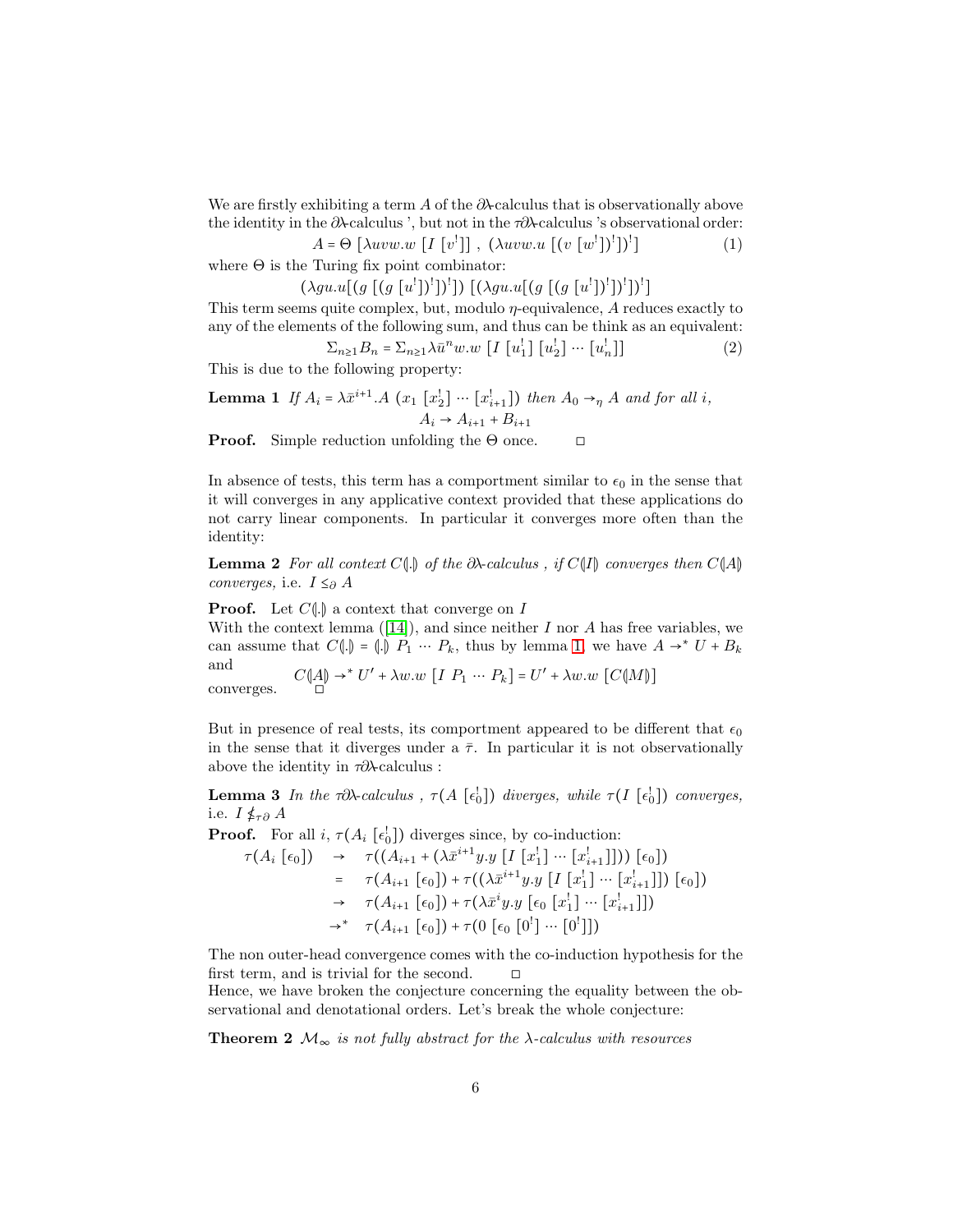### 4 Further works

First a diligent reader will remark that we have a critical use of the demonic sum which is very powerful in this calculus. And an even more diligent one will remark that an arbitrary choice have been made concerning this sum: we could differentiate terms and reduced of terms and remove sums from the original syntax (they just have to appear in reductions of terms). The choice we made here corresponds to the one of [\[4\]](#page-7-0) and carries an understandable counter-example. But we claim that another equivalent counter-example arises for the case with limited sum. This counter-example is, however, a little more complicated and make it necessary to rework the material of [\[4\]](#page-7-0) (even if everything works exactly the same way).

Our counter-example can be translated to some related cases. In particular, to prove non full abstraction of Scott's  $\mathcal{D}_{\infty}$  for the  $\lambda$ -calculus with angelic and demonic sums (conjectured in [\[7\]](#page-7-10)). For this calculus the extension with tests exists and is fully abstract for  $\mathcal{D}_{\infty}$ , this is a trivial modification of the tests of [\[3\]](#page-7-11) (using general demonic and angelic sums). In this framework the term  $\theta(\lambda xy.x + y)$  plays exactly the role of A in our example with the same output.

In the end, from a unique object that is DLL, we exhibit two natural constructions, one in the semantical world, the other in the syntactical one, but they appeared do not respect full abstraction. One would say that they are not that natural and that more natural one may be found. But this would be to easy, from the state of art we don't known more natural construction. The misunderstanding comes with the concept of naturality, it seems that the syntactic idea of "convergence" does not really correspond to the equivalent in semantical word. One being a lowest fix point and the second a largest one. This difference appears when working with the demonic sum that allow to check the convergence in unbounded applicative context.

Finally we presented tests as a general tool whose importance is above the role we gave them here. This result is interesting and important as it presents tests as useful tools to verify that full abstraction fails. But it remains a negative result that does not justify alone any real interest for them. Further works will then focus on presenting positive proofs of full abstractions that are using tests. Following this way we already submitted a revisited proof of full abstraction of the Scott's  $\mathcal{D}_{\infty}$  for the usual  $\lambda$ -calculus [\[3\]](#page-7-11).

### <span id="page-6-0"></span>References

- [1] Gerard Boudol (1993): The lambda-calculus with multiplicities. *INRIA Research Report 2025*.
- <span id="page-6-1"></span>[2] P. Boudol, P.-L. Curien & C. Lavatelli (1999): A semantics for lambda calculi with resources. *Mathematical Structures in Comput. Sci. (MSCS)* Vol. 9, pp. 437–482.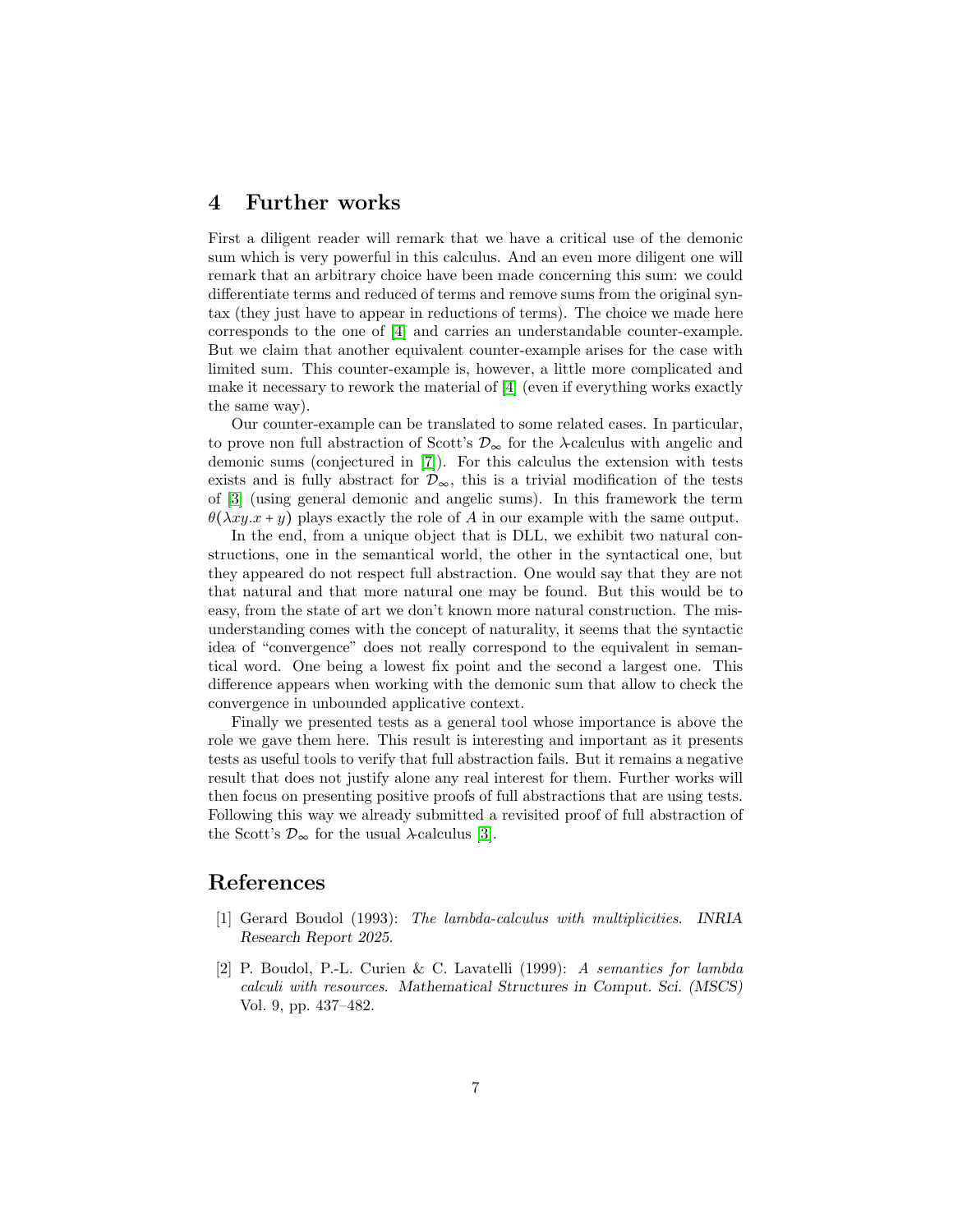- <span id="page-7-11"></span><span id="page-7-0"></span>[3] Flavien Breuvart (2012): A new proof of the Hyland/Wadsworth full abstraction theorem. Submited.
- [4] Antonio Bucciarelli, Alberto Carraro, Thomas Ehrhard & Giulio Manzonetto (2011): Full Abstraction for Resource Calculus with Tests. In Marc Bezem, editor: *Computer Science Logic (CSL'11) - 25th International Workshop/20th Annual Conference of the EACSL*, *Leibniz International Proceedings in Informatics (LIPIcs)* 12, Schloss Dagstuhl–Leibniz-Zentrum fuer Informatik, Dagstuhl, Germany, pp. 97–111.
- <span id="page-7-6"></span>[5] Antonio Bucciarelli, Alberto Carraro, Thomas Ehrhard & Giulio Manzonetto (2012): Full Abstraction for Resource Lambda Calculus with Tests, throught Taylor expansion. Accepted.
- <span id="page-7-4"></span>[6] Antonio Bucciarelli, Thomas Ehrhard & Giulio Manzonetto (2007): Not Enough Points Is Enough. In Jacques Duparc  $\&$  Thomas A. Henzinger, editors: *CSL'07: Proceedings of 16*th *Computer Science Logic*, *Lecture Notes in Computer Science* 4646, Springer, pp. 268–282.
- <span id="page-7-10"></span>[7] Antonio Bucciarelli, Thomas Ehrhard & Giulio Manzonetto (2009): A relational model of a parallel and non-deterministic lambda-calculus. In Sergei N. Artëmov & Anil Nerode, editors: *Logical Foundations of Computer Science, International Symposium, LFCS 2009*, *Lecture Notes in Computer Science* 5407, pp. 107–121.
- <span id="page-7-3"></span>[8] Daniel de Carvalho & Lorenzo Tortora de Falco (2010): The relational model is injective for Multiplicative Exponential Linear Logic (without weakenings). *CoRR* abs/1002.3131.
- <span id="page-7-8"></span>[9] T. Ehrhard & O. Laurent (2010): Interpreting a finitary pi-calculus in differential interaction nets. *Inf. Comput.* 208(6), pp. 606–633.
- <span id="page-7-1"></span>[10] Thomas Ehrhard & Laurent Regnier (2004): The differential lambdacalculus. *Theoretical Computer Science, Elsevier*.
- <span id="page-7-7"></span>[11] A. J. Kfoury (2000): A linearization of the Lambda-calculus and consequences. *J. Log. Comput.* 10(3), pp. 411–436. Available at <http://dx.doi.org/10.1093/logcom/10.3.411>.
- <span id="page-7-5"></span>[12] Giulio Manzonetto (2009): A general class of models of  $\mathcal{H}^*$ . In: Math*ematical Foundations of Computer Science (MFCS'09)*, *Lecture Notes in Computer Science* 5734, Springer, pp. 574–586.
- <span id="page-7-2"></span>[13] M. Pagani & Tranquilli P. (2009): Parallel reduction in resource lambdacalculus. *APLAS'09* 5904 LNCS, pp. 226–242.
- <span id="page-7-9"></span>[14] Michele Pagani & Simona Ronchi Della Rocca (2010): Linearity, Nondeterminism and Solvability. *Fundamenta Informaticae* 103(1-4), pp. 173– 202. Available at <http://dx.doi.org/10.3233/FI-2010-324>.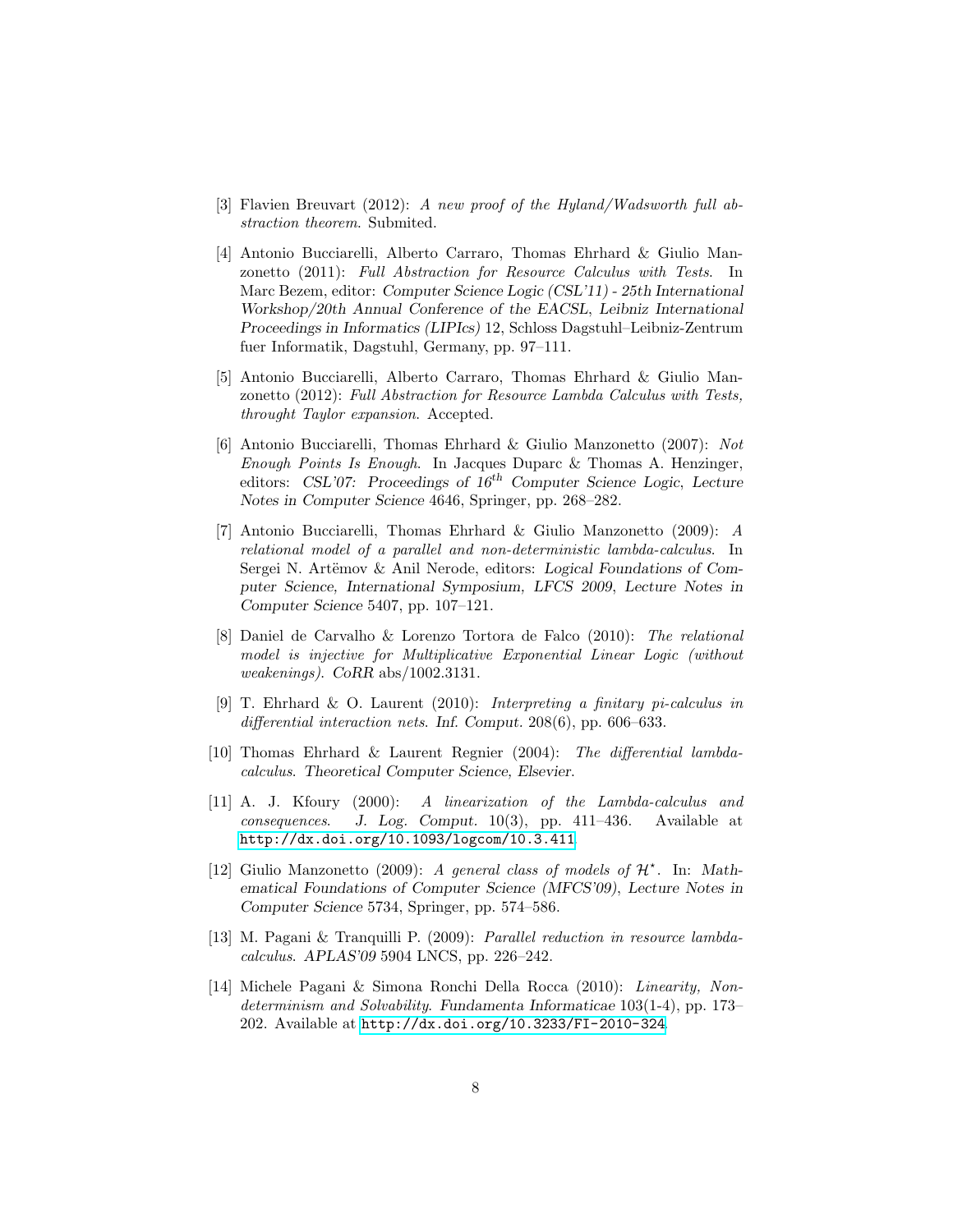# A The model  $\mathcal{M}_{\infty}$

#### A.1 Categorical model

The category Rel of sets and relations is known to be a model of linear logic as it is a Seely category (we are giving the interpretation, but we will let the comutative diagrams to the reader since their comutations are trivial or like):

It is monoidal with tensor functor given by  $A \otimes B = A \times B$ ,  $f \otimes g =$  $\{(u, x), (v, y)) | (u, v) \in f, (x, y) \in g\}$  and with the arbitrary unit  $1 = \{*\}.$  It is symetric monoidal close with  $(A \rightarrow B) = A \times B$  if we take the evaluation  $ev = \{((a, b), a), b\}|a \in A, b \in B\} \in Rel((A \multimap B) \otimes A, B)$ . So it is star autonomus with 1 as dualising object (for a trvial duality).

This give us the interpretation of multiplicatives:  $A \otimes B = A \otimes B = A \rightarrow B = A \times B$ The category is cartesian, with catesian product  $\mathcal{X}_i A_i = \{(i, x)|i \in I, x \in I\}$  $s_i$ , projections  $\pi_i = \{((i, a), a) | a \in A_i\}$  and product of morphisms  $\ξ_i f_i =$  $\{(b, (i, a))|(b, a) \in f_i\}$ . The terminal object is  $\tau = \emptyset$ .

This give us the interpretation of additives:  $\bigoplus_{i\in I} A_i = \bigotimes_{i\in I} A_i = \{(i, a)|i \in I, a \in I\}$  $A_i\}$ 

We can add a comonade  $(l, d, p)$  where the functor is define by  $'A = \mathcal{M}_f(A)$ , !f = {([a<sub>1</sub>,...,a<sub>k</sub>],[b<sub>1</sub>,...,b<sub>k</sub>)|∀i ≤ k,(a<sub>i</sub>,b<sub>i</sub>) ∈ f}, the deriliction by  $d_A$  =  $\{([a], a)|a \in A\}$  and the digging by  $p_A = \{(m_1 + \cdots + m_k, [m_1, ..., m_k])|m_1, ..., m_k\}$  $\mathcal{M}_F(a)$ .

This give us the interpretation of exponentials:  $P = ?P = M_f(P)$ 

This is a Seely category and a model of linear logic since the isomorphismes  $1 \approx \lceil \rceil$  is trivial and  $!A\otimes B \cong (A \& B)$  is defined by  $([a_1, ..., a_l], [b_1, ..., b_r]) \cong$  $[(1, a_1), ..., (1, a_l), (2, b_1), ..., (2, b_r)].$ 

But it can even be seen as a categorical model of differential linear logic. By defining the co-dereliction natural transforamtion  $d_A = \{(a, [a]) | a \in A\} \in A \rightarrow$ !A, we are fixing the contraction  $c_A = \{(l+r, (l, r)) | l, r \in A\}$  the co-contraction  $\bar{c}_A = \{((l, r), l+r)|l, r \in A\}$ , the weakening  $w_A = \{([\cdot], \cdot)\}$  and the co-weakening  $\overline{w}_A = \{(*,[])\}$ . So that we can define the derivative  $\partial_X = (id_{!X} \otimes d_X) \circ c_X : X \to Y$ !X⊗X and the co-derivative  $\bar{\partial}_X = \bar{c}_X \circ (id_{!X} \otimes \bar{d}_D) : X \otimes X \to X$ . This derivatives are Taylor, *i.e.* if two morphisms  $f_1, \hat{f}_2$  :! $A \to B$  are such that  $f_1 \circ \bar{\partial}_A = f_2 \circ \bar{\partial}_A$ then  $f_1 + (f_2 \circ \bar{w}_X \circ w_X) = (f_1 \circ \bar{w}_X \circ w_X) + f_2$ . Finally the exponential acept anti-derivatives, since it is bi-comutative and  $J_A = Id_A + \overline{\partial}_A \partial_A = Id_A$  is an isomorphism. For more detail about models of DLL see ??.

As for every categorical model of linear logic, the exponential is a comonade and induced a coKleisly  $MRel = Rel$  whose objects are the set and whose morphisms from  $P$  to  $Q$  are the relations between  $P$  and  $Q$ . The identities are the relations  $dig_P = \{(\{x\},x)|x \in P\}$  and the composition  $f \circ g = \{(X,z)|\exists (Y,z) \in P\}$  $f, \forall y \in Y, (X, y) \in g$ .

#### A.2 Algebraic model

In order to have an algebraic model of ∂λ-calculus we only need a reflexive object, *i.e.* a triplet  $(M, app, abs)$  where M is an object of MRel,  $app:(M \rightarrow$